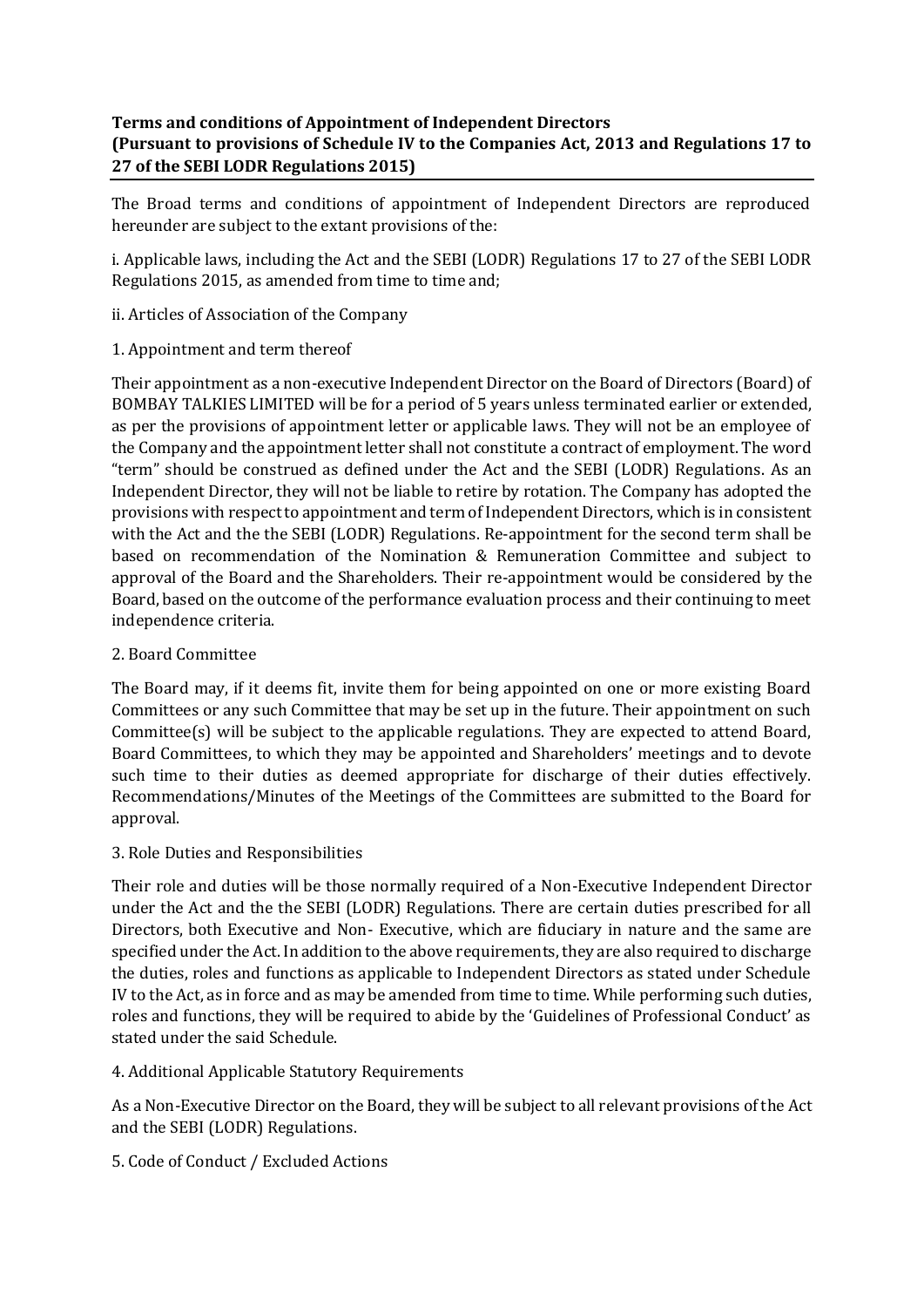They will follow the Code of Conduct of the Company and furnish annual affirmation of the same. They will apply the highest standards of confidentiality and not disclose to any person or company (whether during the course of the tenure as Independent Director or at any time after its cessation) any confidential information concerning the Company including any subsidiary or associate thereof with which they come into contact by virtue of their position as a Director, except as permitted by law or with prior clearance from the Chairman of the Board. As per the provision of Securities & Exchange Board of India (Prohibition of Insider Trading) Regulation, 1992 (as enclosed), which inter-alia prohibits disclosure or use of unpublished price sensitive information. They should not make any statement(s) that might risk a breach of the requirements specified under the said statute unless the same is required under any law or the same is required for the purpose of compliance of any direction, order, etc. issued/given by any judicial authority. Additionally, they shall not participate in any business activity which might impede the application of their independent judgment in the best interest of the Company.

### 6. Performance Appraisal / Evaluation Process

As a member of the Board, their performance shall be evaluated annually. Evaluation shall be done by all the other Directors. The criteria for evaluation shall be determined by the Nomination & Remuneration Committee. However, the actual evaluation process shall remain confidential and shall be a constructive mechanism to improve the effectiveness of the Board/Committee.

### 7. Disclosures, other Directorships and Business Interests

During the Term, they agree to promptly notify the Company of any change in their Directorships and provide such other disclosures and information as may be required under the applicable laws. They also agree that upon becoming aware of any potential conflict of interest with their position as Independent Director of the Company, they shall promptly disclose the same to the Company. During their Term, they agree to promptly provide a declaration under Section 149(7) of the Act, upon any change in circumstances which may affect their status as an Independent Director.

# 8. Changes of Personal Details

During the Term, they shall promptly intimate the Company of any change in address or other contact and personal details provided to the Company.

### 9. Sitting Fees

They will be paid such remuneration by way of sitting fees for meetings of the Board and its Committees as may be decided by the Board. The Company will make all necessary travel arrangements.

### 10. Termination

Their Directorship on the Board of the Company shall terminate or cease in accordance with law. Apart from the grounds of termination as specified in the Act, their Directorship may be terminated for violation of any provision of the Code of Conduct of the Company. They may resign from the Directorship of the Company by giving a notice in writing to the Company stating the reasons for resignation. The resignation shall take effect from the date on which the notice is received by the Company or the date, if any, specified by them in the notice, whichever is later. If, at any stage during the Term, there is a change that may affect their status as an Independent Director as envisaged in Section 149(6) of the Act, or if applicable, they fail to meet the criteria for "independence" under the provisions of Regulations 17 to 27 of the SEBI LODR Regulations